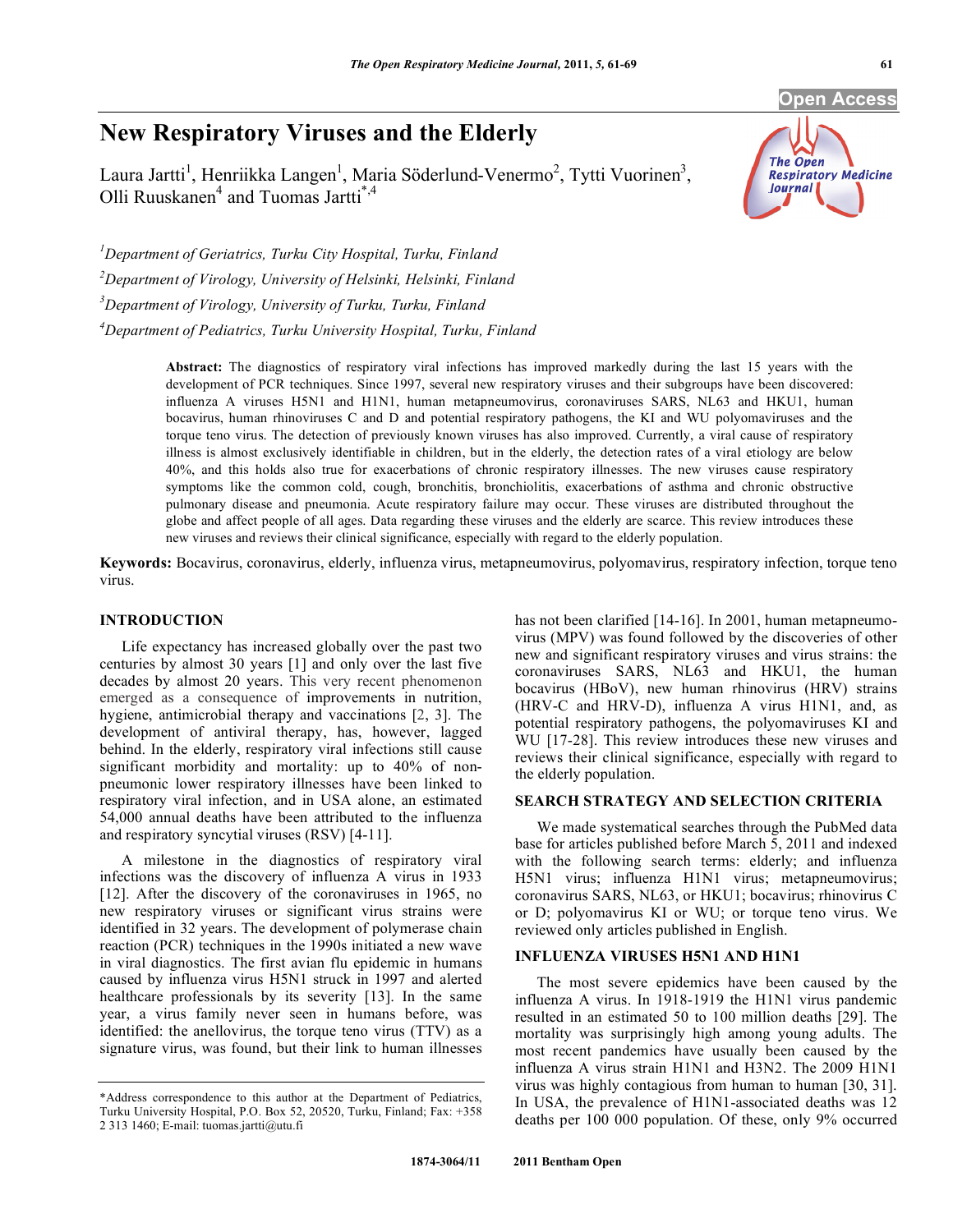in persons aged ! 65 years [31]. Similarly, H5N1 which had its source in birds, has infected humans since 1997, and has, by March 2011, been associated with high mortality; of 528 patients with confirmed disease, 311 (59%) have died [13, 30, 32, 33]. The mortality rate associated with H5N1 infection has been 89% among children aged <15 years [32]. Elderly are often protected by pre-existing antibodies from previous illnesses, maybe even decades back [28, 30, 31]. On the other hand, the risk of severe illness is markedly increased by underlying medical conditions, especially chronic obstructive and other pulmonary diseases, immunosuppression, diabetes, obesity, or chronic heart conditions, which often accompany old age.

 Influenza viruses typically cause mid-winter epidemics. The typical respiratory symptoms (cough, fever and sore throat), however, are poorly associated (43%) with confirmed influenza illnesses in older adults [34, 35]. Hypoxia and chest radiographs consistent with the acute respiratory distress syndrome are characteristic of patients requiring intensive care [34]. If death occurs, it follows approximately more than one week after the onset of symptoms and mortality correlates with high virus titers. The cause of death is usually progressive cardiopulmonary failure. The influenza-related morbidity in the elderly is closely related to the prevalence of influenza virus infections among children (reservoir) [36]. The diagnosis is mainly based on antigen detection and PCR of respiratory specimen, but culture and serology are also available. Treatment options are neuraminidase inhibitors (oseltamivir and zanamivir) or adamantane derivatives (amantadine and rimantadine) [37]. Systemic corticosteroids are not effective and may, in fact, increase the risk of hospital-acquired pneumonia and superinfections [38]. Strain-specific influenza vaccination is usually available after 6 to 12 months after emergence of pandemic and has usually high immunogenicity among elderly subjects [39].

#### **HUMAN METAPNEUMOVIRUS**

 Human metapneumovirus (MPV) causes upper and lower respiratory infections in patients of all ages, but mostly in children aged less than 5 years [17]. In healthy elderly subjects, MPV-infection is rare: one large study showed MPV RNA in nasal specimens in 1-2% of symptomatic and in 0-2% of asymptomatic elderly subjects [40]. In another study, MPV was only found in 2% of patients with acute exacerbation of chronic obstructive pulmonary disease (COPD) [41]. The prevalence of symptomatic MPV infection is higher (up to 4-7%) in residents of long-term care facilities [40]. During outbreaks, up to 72% of elderly institutionalized persons may fall ill, 31% may develop radiographically confirmed pneumonia and 50% may die [42, 43].

 In adults and elderly, MPV typically causes influenzalike symptoms, such as rhinitis, cough and sore throat, but elderly subjects are more prone to lower respiratory symptoms such as wheezing and dyspnea [40, 42-44]. Overall, in the elderly, MPV infections are likely to be less severe than RSV infection and influenza [40]. The risk factors for severe illness, in addition to old age and institutionalization, include immunosuppression and chronic cardiopulmonary illness. MPV usually causes mid-winter epidemics. Asymptomatic MPV infections are rare. There seem to be two proposed genotypes, A and B, and several subgenotypes of MPV [45, 46], and thus it is unlikely that infection by either genotype of MPV confers crossprotective immunity. The diagnosis of MPV infections is based on PCR, but immune fluorescence assays are also available. Several vaccine candidates are being investigated [47, 48].

#### **SARS-ASSOCIATED CORONAVIRUS**

 The pandemic caused by SARS-CoV (SARS = severe acute respiratory syndrome) initiated in November 2002 in Guangdong province, China. It affected more than 8000 patients and caused 774 (approximately 10%) deaths of all ages on 5 continents during an approximately 12 month period [20, 49, 50]. Infection by SARS-CoV was almost exclusively symptomatic resembling influenza with initial symptoms of fever, myalgia, malaise and chills or rigor [49]. Cough was common, but dyspnea was prominent only later in the course of the illness. Death was usually due to respiratory failure or a sepsis-related syndrome. Advanced age and co-morbidities increased markedly the risk of severe illness [50]. PCR tests have been rapidly developed and serology is also available [19, 20, 49]. No effective treatment is available, but interferons and ribavirin seem to inhibit virus replication [49]. Since the inflammation is part of the pathogenesis of this disease, corticosteroids may also be helpful if combined with antiviral medication [49]. Several new antivirals and vaccine candidates are being investigated.

#### **CORONAVIRUSES NL63 AND HKU1**

 In addition to coronaviruses 229E and OC43, the new coronaviruses NL63 and HKU1 were identified in samples of patients with respiratory symptoms in 2005-2006 [18, 21, 22, 44, 51, 52]. Like other coronaviruses, NL63 and HKU1 can be detected in a small percentage of individuals of all ages [53]. These viruses have primarily been associated with mild upper respiratory tract infections, but severe lower respiratory tract infections have also been reported [51, 52]. Diarrhea and abdominal pain may also occur, but symptoms and signs relate primarily to the respiratory tract [53-56]. Chronic underlying conditions and advanced age increase the susceptibility and disease severity of CoV infections, and mortality occurs [44, 53]. In a study of community-acquired pneumonia, most of the HKU1-positive patients were old (median age 72 years) and had significant underlying diseases, especially of the respiratory and cardiovascular systems [18]. One study reported an outbreak of acute respiratory infection in a personal-care home, where CoV NL63 was identified in 7 of 8 patients aged >50 years [57]. One elderly patient died 5 days after the onset of HCoV-NL63 infection. CoV-NL63 and CoV-HKU1 are distributed throughout the globe and throughout the year, although they usually peak in the winter time [54] and cause irregular epidemics every 2–3 years [58]. Since these viruses are difficult to culture, diagnostic tests other than PCR are not available. There is neither specific antiviral therapy nor vaccine available for HCoV infections [59].

#### **HUMAN BOCAVIRUS**

 The prevalence of HBoV DNA in respiratory specimens ranges from 1.5-19% [23, 60, 61] and the most typical age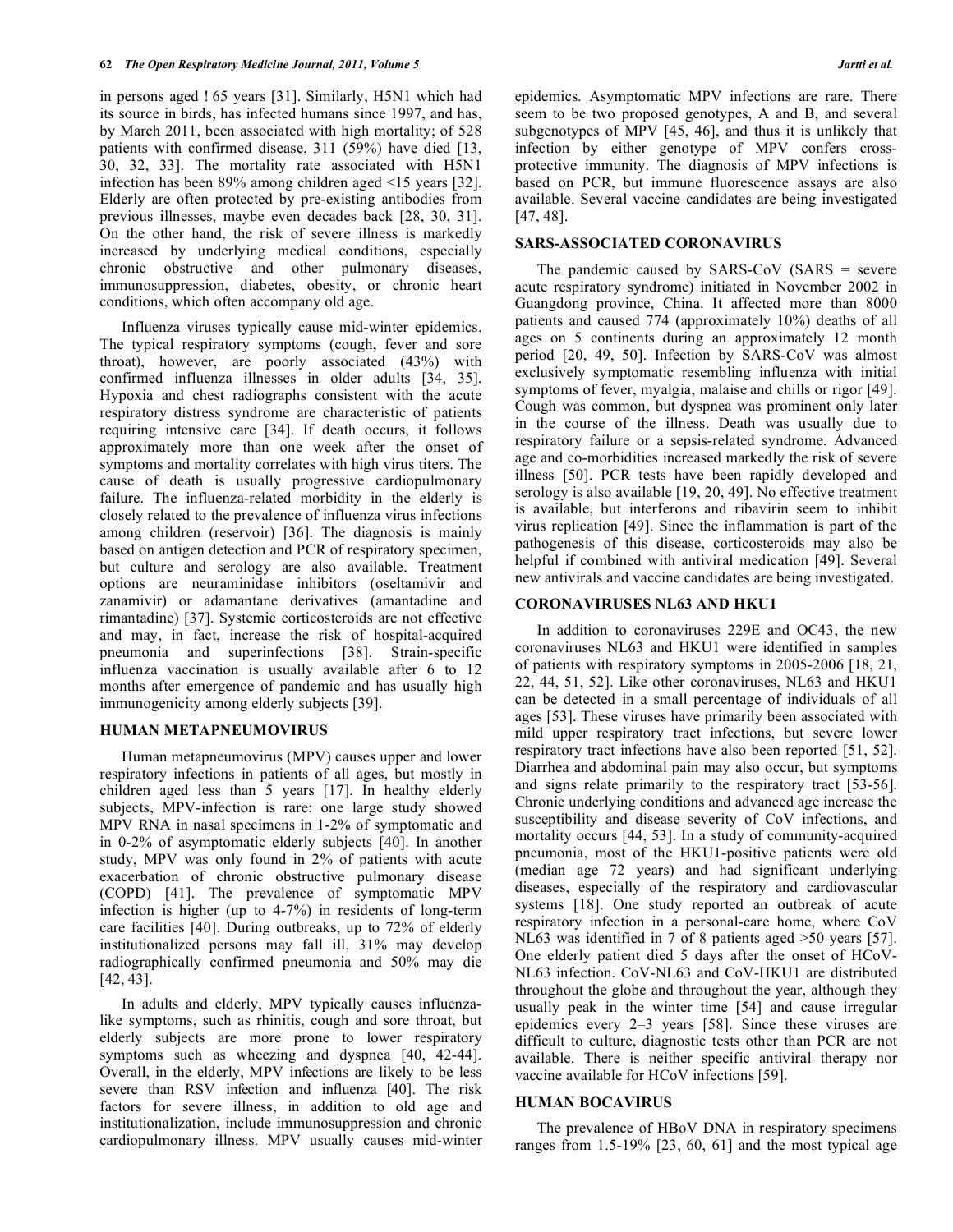for a primary HBoV infection is 6-48 months [62]. HBoV occurs world wide and throughout the year. HBoV has been associated with upper and with lower respiratory tract infections in children [62-66], but very little is known about HBoV infections among elderly people. HBoV has also been detected in the feces, in 1-9% of small children with or without gastrointestinal or respiratory symptoms [67-70] as well as in river and sewage water [71, 72], but whether it is a true enteric pathogen is not known.

 Although HBoV infections are usually diagnosed with PCR, serological studies have shown that the mere presence of HBoV DNA in the respiratory tract is not proof of an acute primary HBoV infection [62, 73-75]. Studies on consecutive NPA samples have indeed shown that HBoV DNA can persist in the nasopharynx for several months [76, 77]. Among adults, over 94% have antibodies to HBoV, indicating that they have encountered this virus during their lives [78, 79]. The prevalence figure is high and shows that HBoV infections are extremely common. Only a limited number of HBoV DNA-positive adults have been reported, mainly among immunosuppressed subjects, an observation that is in line with the high seroprevalence of HBoV [80-84]. This age pattern was, however, interestingly contradicted by a Canadian study that did not find differences in the prevalence of HBoV among different age groups [85]. In adults, HBoV-DNA positivity seems to be associated with symptoms, and therefore, HBoV cannot be considered simply an innocent bystander virus [81, 83, 86]. Since the discovery of HBoV, three other related bocaviruses (HBoV2, 3 and 4) have been identified in human stool samples [69, 87, 88].

#### **HUMAN RHINOVIRUS, GROUPS C AND D**

 Human rhinovirus, the common cold virus, is the most common respiratory pathogen in all age groups [12]. In the two last decades of the last millennium it was thought that two major genetic groups, A and B, and 99 HRV serotypes exist. Novel PCR-based techniques, however, have identified additionally two groups, C and D, and possibly over 150 different HRV strains [24, 89, 90]. Moreover, PCR has markedly increased the detection rates of HRV infections. HRV-infection is often associated with other pulmonary morbidity and is the most common virus (up to 60-70%) associated with exacerbations of asthma of all ages and with COPD in adults and the elderly [91-96]. In long-term care facilities HRV may cause serious morbidity and mortality, and goes often unrecognized. Louie *et al.* (2005) reported an epidemic of respiratory illness in a long-term care facility, which caused a mortality rate of 21% (12/56 affected residents died) [10]. Seven of 13 respiratory specimens were culture-positive for rhinovirus [10]. Hicks *et al.* (2006) reported two nursing home outbreaks of respiratory illness that caused the death of 7 residents out of 294 (2.4%). Of the 29 collected samples, 10 (34%) were positive for rhinovirus [11]. There is an overall paucity of data on HRV-infections in the elderly.

 Rhinovirus may in exceptional instances cause chronic lung infections which may have a duration of more than 12 months. Such prolonged infections may occur in immunocompromized subjects with lung transplants or hypogammaglobulinemia [96, 97]. The recently identified

group C HRV appears to be related to high morbidity. This virus has circulated at a rate similar to those of the HRV-A and -B groups [24, 98, 99] and is the cause for almost half of all HRV-associated hospitalizations in children [100, 101]. Different HRV strains circulate in the community throughout the year, but HRV epidemics typically peak in fall and spring. Diagnosis is based on PCR since these viruses are difficult to culture and serology is not feasible.

#### **KI AND WU POLYOMAVIRUSES**

 In addition to the previously known polyomaviruses, BK and JC, seven new human polyomaviruses have been identified in rapid sequence in 2007-2011. Two of them, detected in the respiratory tract samples, have been named by the institutes where they have been found: KI (Karolinska Institute) polyomavirus (KIPyV) and WU (Washington University) polyomavirus (WUPyV) [25, 26]. Two have been named by the diseases in association with which they were detected, MCPyV from a skin cancer called Merkel-cell carcinoma and TSPyV from a skin disease called *trichodysplasia spinulosa* [102, 103]. The remaining three polyomaviruses were also detected in skin samples, and named by numbers, PyV6, 7 and 9 [104-106]. The prevalence of the respiratory KI- and WU-polyomaviruses is 2-7% in patients with respiratory symptoms [25, 26]. Most patients with KI- or WUPyV DNA in their upper airways, are young children with symptoms of rhinitis, cough, bronchiolitis and even pneumonia. Serologic studies show seroprevalences of 50 to 80% for KI- and WUPyVs in healthy children and adults [108-110].

 Data on the occurrence of these viruses in the elderly are lacking but are urgently needed, since PyVs are potentially oncogenic and can persist in human tissues [103, 111]. KIand WUPyV become reactivated at similar frequencies as the BK and JC viruses during immunosuppression [111, 112]. Diagnostics is based on PCR and serology [107, 109].

# **TORQUE TENO VIRUS**

 Torque teno virus DNA has been recovered from many tissues and secretions but whether this observation is causally related to clinical symptoms or not has not been demonstrated [14, 113**-**115]. TTV is possibly able to replicate in airway tissues [116, 117] and many other tissues e.g. liver and bone marrow [118]. The airways might be the primary route of transmission. TTV is very often detected in blood; the prevalence of TTV DNA in the blood of healthy individuals is approximately 70-90% [119]. A single TTV infection may persist for years and cause chronic viremia [120-122]. Simultaneous infections by different TTV variants may also occur. TTV might also aggravate the symptoms caused by other respiratory viruses, or then TTV may be an indicator of the disease process as implied by the findings that TTV concentrations in nasal secretions or plasma have a positive correlation with markers of eosinophilic inflammation and a negative correlation with pulmonary function in asthma [15]. Also, the severity of bronchiectasis and of idiopathic pulmonary fibrosis correlate with high TTV concentrations [115]. The association between TTV and disease, could be based on a direct viral effect or be mediated by inflammatory processes that predispose to virus replication. Indeed, TTV replication kinetics have been used as a marker of immune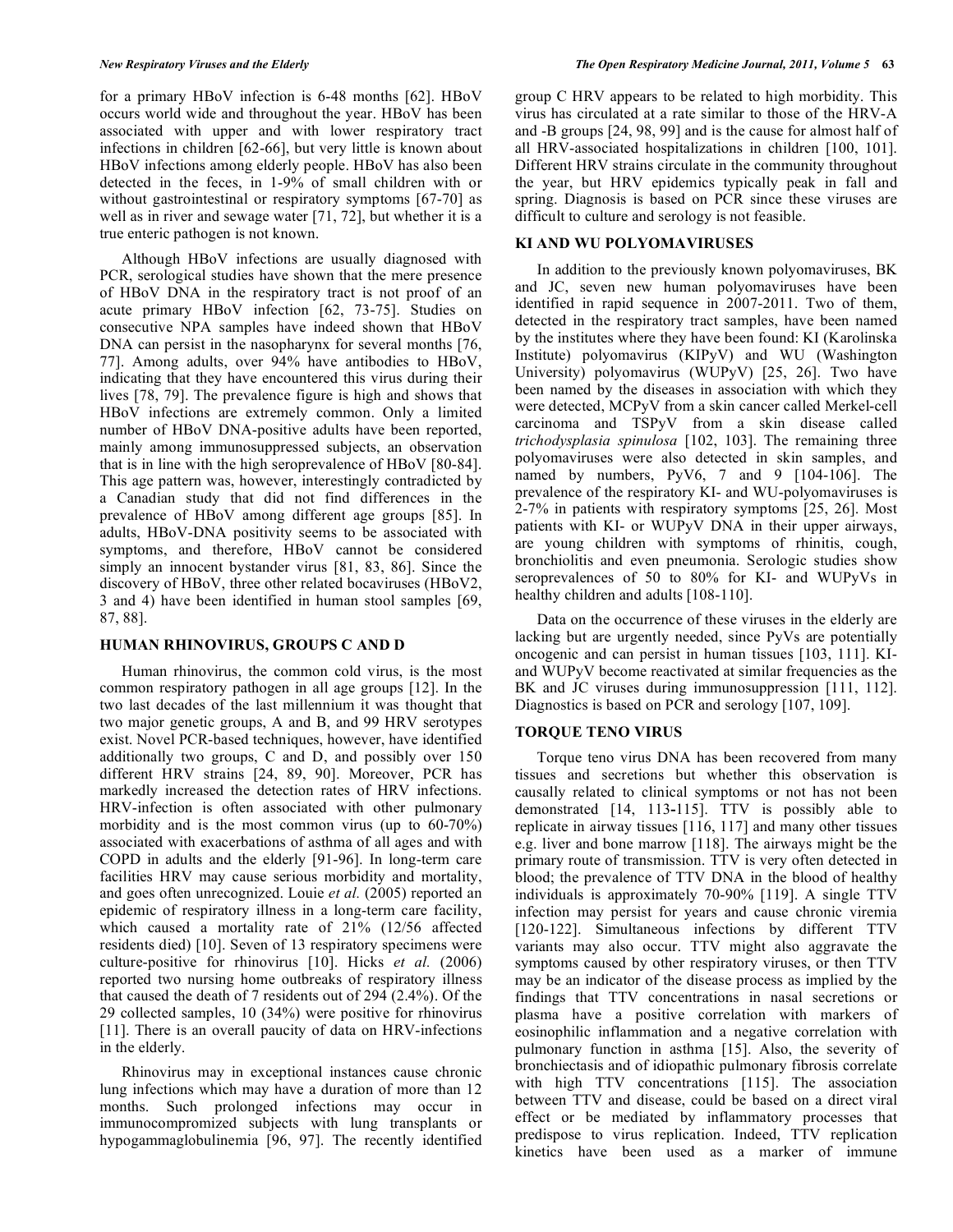reconstitution after suppression [123]. Although multiple TTV variants cause problems in detection, the diagnosis of TTV infections is based on PCR; serology will apparently not be developed in the near future [124].

#### **DIAGNOSIS**

 Making a clinical diagnosis of a respiratory viral illness for elderly patients poses a challenge. The clinical picture is much more blurred in comparison to the typical upper respiratory infection, seen in children and young adults [35, 125-127]. Viral infections are usually due to reinfection, and elderly adults usually have some degree of immunity [128]. Because of pre-existing systemic and mucosal antibodies, elderly adults have probably lower amounts of respiratory secretions and lower viral loads as compared to children. Among elderly patients respiratory viral illness may accompany symptoms of lower respiratory tract involvement, pulmonary and cardiac failure, and nonspecific or atypical symptoms such as confusion, anorexia, dizziness, falls and lack of fever [125-128]. Finally, some elderly may also be unable to articulate their symptoms clearly, something they have in common with infants [128].

 A further challenge to the diagnostics of viral illness is optimal sampling. Nasopharyngeal swabs, aspirates or washes are traditionally used in children but they are not well tolerated in older adults or older people. The best way and time to take samples for viral diagnostics are not known for the elderly. Although nasopharyngeal swab sampling is a sensitive and sufficient method for children [129, 130], this simplest sampling method may be difficult to apply to adults [131]. To obtain a sufficient sample and viral load, optimal sampling probably requires both nasopharyngeal and oropharyngeal sampling. Taking swab samples is probably the quickest way and causes the least discomfort while nasopharyngeal washing may collect more viruses [128, 131].

 Of the conventional diagnostic methods available for these new respiratory viruses, serology is available for the influenza virus, MPV, HBoV and PyVs [62, 73, 109, 132, 133]. However, serology is not often practical in the acute phase. Of the other conventional methods, a rapid antigen detection test is available for the influenza virus. Some reports suggest that a rapid antigen detection test is relatively sensitive for detection of the influenza virus in elderly patients; during outbreaks up to 77% are detected by rapid antigen testing of culture positive samples [133, 134]. Other studies have reported much lower sensitivities (38-43% compared with PCR) [135, 136]. The sensitivity may be only 8-22% in patients ! 80 years of age [137]. Despite a poor sensitivity, the rapid antigen detection test is highly specific for detecting influenza viruses in the elderly

 All new respiratory viruses can be diagnosed by sensitive PCR methods [44]. When diagnosing acute HBoV or SARS-CoV infection, PCR needs to be complemented with serology. Currently, up to 85-95% of all viruses in respiratory samples of children with respiratory symptoms may be detected [61, 138-142]. PCR is the best choice also for the elderly since it is the most sensitive method for detection of viruses in this age group as well [136, 143-147], although the detection rates, probably due to the difficulties in sampling, decline with age. The detection rates among

elderly patients have remained below 40% even in exacerbations of chronic pulmonary disease [91, 92, 95, 148] and viral pneumonia [149]. The rates in the intermediate age groups, i.e., adults with exacerbations of COPD or asthma have been up to 64% [150-152]. The actual prevalences of the new viruses among the elderly population are not known [5, 7, 10, 11, 148, 153].

 The interpretation of positive PCR results is complicated by multiple co-existing viruses especially in symptomatic children (up to 43%) and by high virus detection rates in asymptomatic subjects (up to 40-68% in young children) [139, 154-157]. In a review of the literature that goes back to 1965 and stretches to 2008, the prevalence of viruses in 15000 samples from asymptomatic subjects was higher by PCR than by conventional methods [158]. This casts some doubt on the clinical significance of PCR-positive viral findings overall. Several studies have, on the other hand, demonstrated that positive PCR results are clinically relevant at least as far as HRV is concerned. Identification of HRV correlates with respiratory symptoms, dual HRV infections are rare and overall, the prevalence of recurrent or persistent respiratory viral infections (excluding TTV and HBoV) is low (3-4%) [96, 158-160]. Positive findings with PCR correlate with systemic or local immune responses in children and in adults [161-163]. These findings, which mainly apply to HRV and not to HBoV, suggest that HRV-PCR positivity probably reflects a true, current respiratory infection with or without symptoms, rather than residual nucleic acids from some other distant infection. Of course, any findings in upper airway samples do not necessarily reflect the situation in lower airways [164]. Multiple PCR analyses of single samples (multiplex PCR) may sound attractive, but the sensitivity for identification of individual viruses may be lost compared to single virus PCR [165]. Of note, most of these data are from studies on children and adults, and data on new respiratory viruses in the elderly are scarce.

#### **IMMUNOSENESCENCE**

 The term immunosenescence describes the deleterious age-associated changes in the immune system that render elderly individuals susceptible to infectious disease and increases morbidity and mortality [3, 166]. With age, all components of immunity are affected, but the T cells are the most susceptible [167]. Although the adaptive function of immunity appears to be more seriously affected than the innate immune system, the increased susceptibility to lower respiratory tract viral infections relates particularly to defective innate immunity [163, 168]. The weakening immune responses could be linked to the over-all long-term poor outcome in the elderly [166]. Immunosenescence is a multifactorial process and is associated with thymic involution, chronic antigenic stimulation (predominantly attributable to persistent infections), signal transduction changes in immune cells, and protein-energy malnutrition [169]. There is a paucity of accurate data on the link between the causes of death of elderly and the age-associated changes in the immune system.

#### **TREATMENT**

 With the exception of the influenza viruses, there are no specific treatments or vaccines available to combat the new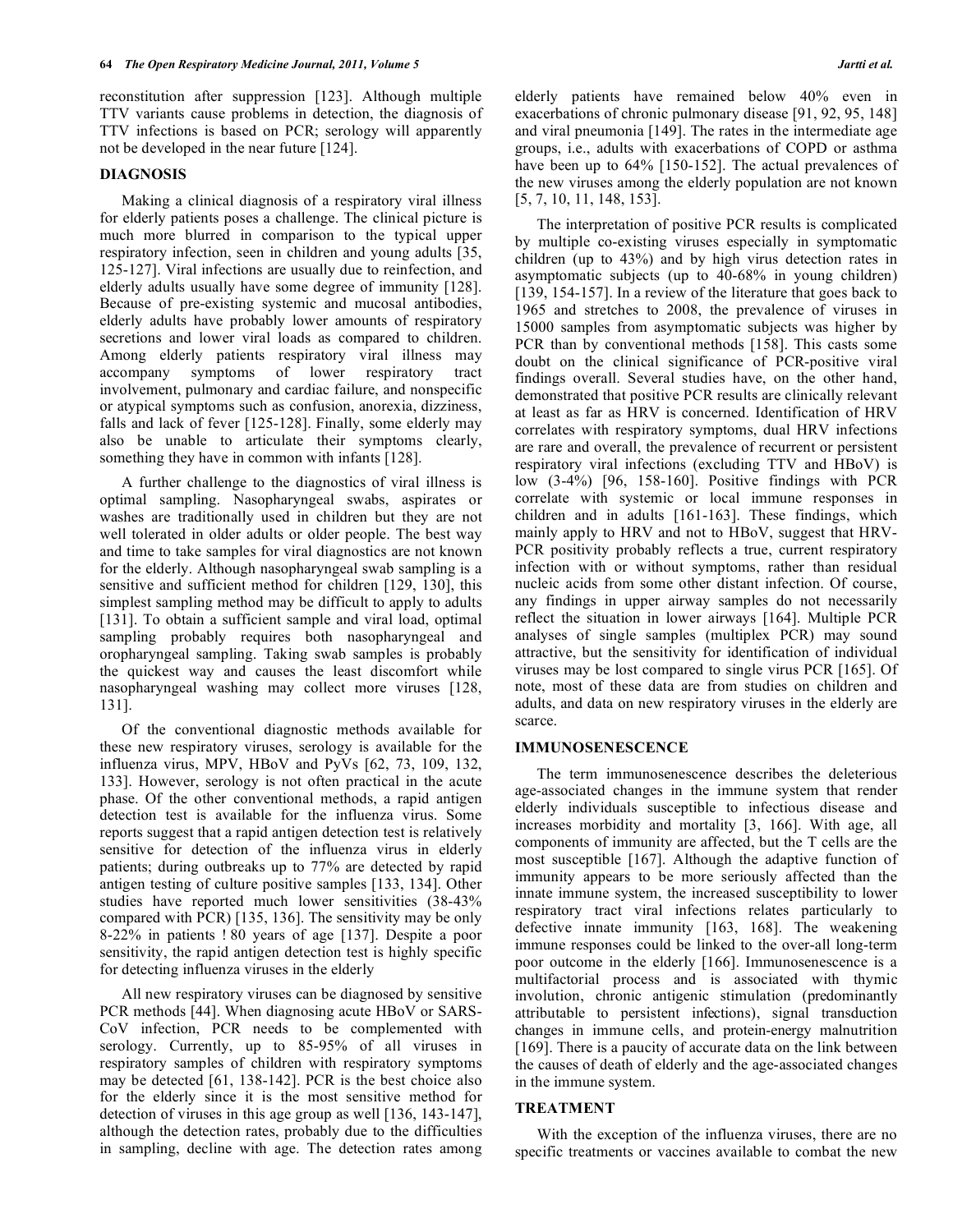viruses. In this sense, there is no clinical need for a viral diagnosis. Viral detection may still have practical importance with regard to isolating practices of infected patients in hospitals or in long-term care settings to prevent transmission of disease [128] and for proper supportive treatment, including avoidance of unnecessary antibiotic treatments [146].

 An increased susceptibility to viral infections could be a marker of a pulmonary inflammatory processes, and indicate a need for intensified treatment of chronic pulmonary illness. For example, TTV and AdV infections are associated with a chronic inflammatory state of the lungs [15, 170-173]. In children, there is a link between susceptibility to HRVinduced wheezing and the development of asthma [174-178], and in adults, HRV is the most important trigger of exacerbations of COPD [91, 95].

 Current knowledge on bacterial-viral coinfections in the elderly is very limited. In community-acquired pneumonia of adults, there is evidence of mixed viral-bacterial infection in up to 15% of cases and in children up to 45 % of cases [179]. The most frequent combinations have been *Streptococcus pneumoniae* with influenza A virus or HRV. Bacterial and viral infections may act deleteriously through synergistic mechanisms. There may be destruction of the respiratory epithelium by the viral infection, which may increase bacterial adhesion; virus-induced immunosuppression may cause bacterial superinfections; and the inflammatory response to viral infection may up-regulate the expression of molecules that are suitable for bacteria as receptors [180].

 Vaccines are being developed against these new viruses. The most promising preclinical results have been reported for vaccine candidates for MPV and SARS-CoV, but their efficacy have not been studied in humans [181, 182].

# **CONCLUSIONS**

 The new respiratory viruses or viral strains include influenza A virus H5N1 and H1N1, MPV, SARS-, NL63 and HKU1-CoV, HBoV, HRV-C and –D and the possible respiratory pathogens, KI- and, WU-PyV and TTV [13, 14, 17-28]. All these new viruses are distributed throughout the globe and affect people of all ages, but data on these viruses and the elderly are scarce. These new viral infections can be diagnosed by sensitive PCR methods. The viruses may be detectable in the airways for varying periods of time also after the acute phase and this leads to a diagnosis of several concomitant viruses. The classical predisposing factors to viral infections include advanced age, chronic illnesses and poor immune responses. The elderly often have partial immunity and chronic illnesses; these circumstances modify their responses to viruses and thus respiratory viral infections may manifest themselves as atypical symptoms or as exacerbation of chronic illnesses. Serious outbreaks have been reported in long-term care facilities. Vaccination is the most effective way to prevent serious disease, but it is only available for the influenza virus. Virus-specific treatment is also available only for the influenza virus. Early identification of a viral pathogen through improved viral diagnostics is crucial for successful treatment of viral illnesses. Preventive measures are also important, such as vaccinations, hand-washing and isolation of the affected individuals in hospitals and long-term care facilities. The

ultimate clinical significance of the new respiratory viruses is still poorly unknown in the elderly population but probably these infections are greatly underestimated.

#### **ACKNOWLEDGEMENTS**

 Supported by the EVO funds by Turku City Hospital, Turku, and the Academy of Finland, Helsinki, both in Finland.

### **REFERENCES**

- [1] Christensen K, Doblhammer G, Rau R, Vaupel JW. Ageing populations: the challenges ahead. Lancet 2009; 374: 1196-208.
- [2] World Health Organization. The European Health Report 2002. WHO Regional Publications, European Series No. 97. Geneva, Switzerland: World Health Organization 2002.
- [3] Pawelec G, Derhovanessian E, Larbi A, Strindhall J, Wikby A. Cytomegalovirus and human immunosenescence. Rev Med Virol 2009; 19: 47-56.
- [4] Kobashi Y, Okimoto N, Matsushima T, Soejima R. Clinical analysis of community-acquired pneumonia in the elderly. Intern Med 2001; 40: 703-7.
- [5] Falsey AR, Walsh EE, Hayden FG. Rhinovirus and coronavirus infection-associated hospitalizations among older adults. J Infect Dis 2002; 185: 1338-41.
- [6] Thompson WW, Shay DK, Weintraub E, *et al*. Mortality associated with influenza and respiratory syncytial virus in the United States. JAMA 2003; 289: 179-86.
- [7] Lieberman D, Lieberman D, Ben-Yaakov M, *et al*. Infectious aetiologies in elderly patients hospitalised with non-pneumonic lower respiratory tract infection. Age Ageing 2003; 32: 95-101.
- [8] Flamaing J, Engelmann I, Joosten E, Van Ranst M, Verhaegen J, Peetermans WE. Viral lower respiratory tract infection in the elderly: a prospective in-hospital study. Eur J Clin Microbiol Infect Dis 2003; 22: 720-5.
- [9] Thompson WW, Shay DK, Weintraub E, *et al*. Influenza-associated hospitalizations in the United States. JAMA 2004; 292: 1333-40.
- [10] Louie JK, Yagi S, Nelson FA, *et al*. Rhinovirus outbreak in a long term care facility for elderly persons associated with unusually high mortality. Clin Infect Dis 2005; 41: 262-5.
- [11] Hicks LA, Shepard CW, Britz PH, *et al*. Two outbreaks of severe respiratory disease in nursing homes associated with rhinovirus. J Am Geriatr Soc 2006; 54: 284-9.
- [12] Knipe DM, Howley PM, Ed. Fields Virology, 5<sup>th</sup> ed. Philadelphia, PA: Lippincott Williams & Wilkins 2007.
- [13] Centers for Disease Control and Prevention (CDC). Isolation of avian influenza A(H5N1) viruses from humans--Hong Kong, May-December 1997. MMWR Morb Mortal Wkly Rep 1997; 46: 1204- 7.
- [14] Nishizawa T, Okamoto H, Konishi K, Yoshizawa H, Miyakawa Y, Mayumi M. A novel DNA virus (TTV) associated with elevated transaminase levels in posttransfusion hepatitis of unknown etiology. Biochem Biophys Res Commun 1997; 241: 92-7.
- [15] Hino S, Miyata H. Torque teno virus (TTV): current status. Rev Med Virol 2007; 17: 45-57.
- [16] Kakkola L. Human Torque teno virus: epidemiology, cell biology and immunology. Helsinki University Biomedical Dissertations. No. 103. Helsinki: University Printing House 2008.
- [17] van den Hoogen BG, de Jong JC, Groen J, Kuiken T, de Groot R, Fouchier RA, Osterhaus AD. A newly discovered human pneumovirus isolated from young children with respiratory tract disease. Nat Med 2001; 7: 719-24.
- [18] Woo PC, Lau SK, Chu CM, *et al*. Characterization and complete genome sequence of a novel coronavirus, coronavirus HKU1, from patients with pneumonia. J Virol 2005; 79: 884-95.
- [19] Drosten C, Günther S, Preiser W, *et al*. Identification of a novel coronavirus in patients with severe acute respiratory syndrome. N Engl J Med 2003; 348: 1967-76.
- [20] Ksiazek TG, Erdman D, Goldsmith CS, *et al*. A novel coronavirus associated with severe acute respiratory syndrome. N Engl J Med 2003; 348: 1953-66.
- [21] van der Hoek L, Pyrc K, Jebbink MF, *et al.* Identification of a new human coronavirus. Nat Med 2004; 10: 368-73.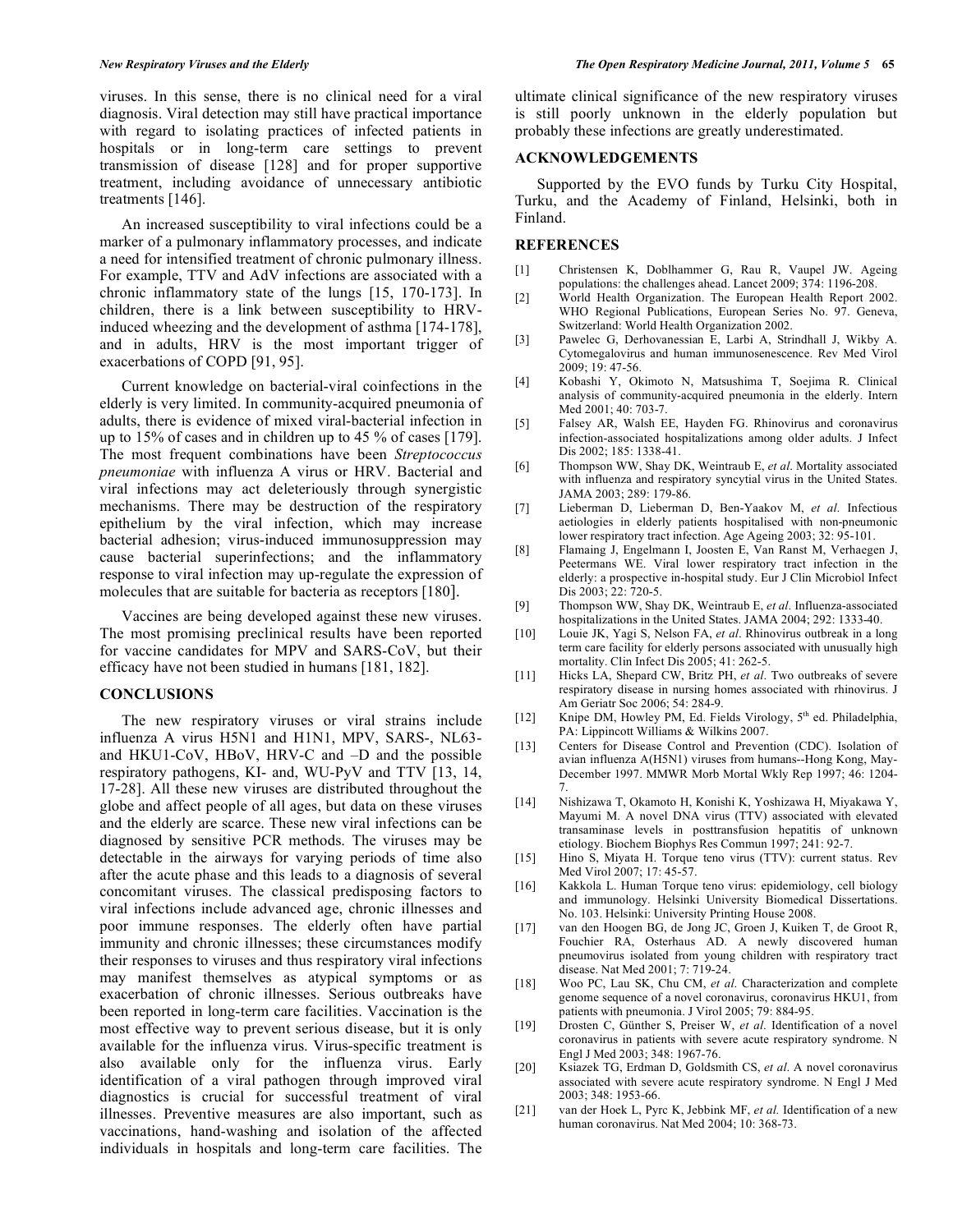- [22] Fouchier RA, Hartwig NG, Bestebroer TM, *et al*. A previously undescribed coronavirus associated with respiratory disease in humans. Proc Natl Acad Sci USA 2004; 101: 6212-6.
- [23] Allander T, Tammi MT, Eriksson M, Bjerkner A, Tiveljung-Lindell A, Andersson B. Cloning of a human parvovirus by molecular screening of respiratory tract samples. Proc Natl Acad Sci USA 2005; 102: 12801-5.
- [24] Lee WM, Kiesner C, Pappas T, Lee I, *et al*. A diverse group of previously unrecognized human rhinoviruses are common causes of respiratory illnesses in infants. PLoS One 2007; 2: e966.
- [25] Allander T, Andreasson K, Gupta S, *et al*. Identification of a third human polyomavirus. J Virol 2007; 81: 4130-6.
- [26] Gaynor AM, Nissen MD, Whiley DM, *et al*. Identification of a novel polyomavirus from patients with acute respiratory tract infections. PLoS Pathog 2007; 3: 595-604.
- [27] Centers for Disease Control and Prevention (CDC). Swine influenza A (H1N1) infection in two children---southern California, March--April 2009. MMWR 2009; 58: 400-2.
- [28] Centers for Disease Control and Prevention (CDC). Outbreaks of 2009 pandemic influenza A (H1N1) among long-term-care facility residents - three states, 2009. MMWR Morb Mortal Wkly Rep 2010; 59: 74-7.
- [29] Zimmer SM, Burke DS. Historical perspective-emergence of influenza A (H1N1) viruses. N Engl J Med 2009; 361: 279-85.
- [30] Subbarao K, Klimov A, Katz J, *et al*. Characterization of an avian influenza A (H5N1) virus isolated from a child with a fatal respiratory illness. Science 1998; 279: 393-6.
- [31] Fowlkes AL, Arguin P, Biggerstaff MS, *et al*. Epidemiology of 2009 Pandemic Influenza A (H1N1) Deaths in the United States, April-July 2009. Clin Infect Dis 2011; 52(Suppl 1): S60-8.
- [32] Beigel JH, Farrar J, Han AM, *et al*. Avian influenza A (H5N1) infection in humans. N Engl J Med 2005; 353: 1374-85.
- [33] World Health Organization (WHO). Epidemic and Pandemic Alert and Response (EPR). Cumulative Number of Confirmed Human Cases of Avian Influenza A/(H5N1) Reported to WHO. http://www.who.int/csr/disease/avian\_influenza/country/cases\_tabl e\_2011\_03\_02/en/index.html
- [34] Sullivan SJ, Jacobson RM, Dowdle WR, Poland GA. 2009 H1N1 influenza. Mayo Clin Proc 2010; 85: 64-76.
- [35] Babcock HM, Merz LR, Dubberke ER, Fraser VJ. Case-control study of clinical features of influenza in hospitalized patients. Infect Control Hosp Epidemiol 2008; 29: 921-6.
- [36] Reichert TA, Sugaya N, Fedson DS, Glezen WP, Simonsen L, Tashiro M. The Japanese experience with vaccinating schoolchildren against influenza. N Engl J Med 2001; 344: 889-96.
- [37] Moscona A. Neuraminidase inhibitors for influenza. N Engl J Med 2005; 353: 1363-73.
- [38] Martin-Loeches I, Lisboa T, Rhodes A, *et al*. Use of early corticosteroid therapy on ICU admission in patients affected by severe pandemic (H1N1) influenza A infection. Intensive Care Med 2011; 37: 272-83.
- [39] Leroux-Roels I, Van der Wielen M, Kafeja F, *et al*. Humoral and cellular immune responses to split-virion H5N1 influenza vaccine in young and elderly adults. Vaccine 2009; 27: 6918-25.
- [40] Falsey AR, Erdman D, Anderson LJ, Walsh EE. Human metapneumovirus infections in young and elderly adults. J Infect Dis 2003; 187: 785-90.
- [41] Rohde G, Borg I, Arinir U, *et al*. Relevance of human metapneumovirus in exacerbations of COPD. Respir Res 2005; 6: 150.
- [42] Boivin G, De Serres G, Hamelin ME, *et al*. An outbreak of severe respiratory tract infection due to human metapneumovirus in a long-term care facility. Clin Infect Dis 2007; 44: 1152-8.
- [43] Louie JK, Schnurr DP, Pan CY, *et al*. A summer outbreak of human metapneumovirus infection in a long-term-care facility. J Infect Dis 2007; 196: 705-8.
- [44] Sloots TP, Whiley DM, Lambert SB, Nissen MD. Emerging respiratory agents: new viruses for old diseases? J Clin Virol 2008; 42: 233-43.
- [45] Biacchesi S, Skiadopoulos MH, Boivin G, *et al*. Genetic diversity between human metapneumovirus subgroups. Virology 2003; 315: 1-9.
- [46] Arnott A, Vong S, Sek M, *et al*. Genetic variability of human metapneumovirus amongst an all ages population in Cambodia between 2007 and 2009. Infect Genet Evol 2011 [Epub ahead of print].
- [47] Ryder AB, Tollefson SJ, Podsiad AB, Johnson JE, Williams JV. Soluble recombinant human metapneumovirus G protein is immunogenic but not protective. Vaccine 2010; 28: 4145-52.
- [48] Mok H, Tollefson SJ, Podsiad AB, *et al*. An alphavirus repliconbased human metapneumovirus vaccine is immunogenic and protective in mice and cotton rats. J Virol 2008; 82: 11410-8.
- [49] Peiris JS, Yuen KY, Osterhaus AD, Stöhr K. The severe acute respiratory syndrome. N Engl J Med 2003; 349: 2431-41.
- [50] Sung JJ, Wu A, Joynt GM, *et al.* Severe acute respiratory syndrome: report of treatment and outcome after a major outbreak. Thorax 2004; 59: 414-20.
- [51] Tyrrell DAJ, Bynoe ML. Cultivation of a novel common cold virus in organ cultures. BMJ 1965; 1: 1467-70.
- [52] McIntosh K, Kapikian AZ, Hardison KA, Hartley JW, Chanock RM. Antigenic relationships among the coronaviruses of man and between human and animal coronaviruses. J Immunol 1969; 102: 1109-18.
- [53] Pyrc K, Berkhout B, van der Hoek L. The novel Human Coronaviruses NL63 and HKU1. J Virol 2007; 81: 3051-7.
- [54] Esper F, Weibel C, Ferguson D, Landry ML, Kahn JS. Evidence of a novel human coronavirus that is associated with respiratory tract disease in infants and young children. J Infect Dis 2005; 191: 492- 8.
- [55] Vabret A, Mourez T, Dina J, *et al*. Human coronavirus NL63, France. Emerg Infect Dis 2005; 11: 1225-9.
- [56] Splete H. Coronavirus adds respiratory symptoms. Pediatric News 2009; 42: 12-13.
- [57] Bastien N, Anderson K, Hart L, *et al*. Human coronavirus NL63 infection in Canada. J Infect Dis 2005; 191: 503-6.
- [58] Kahn, JS. The widening scope of coronaviruses. Curr Opin Pediatr 2006; 18: 42-7.
- [59] Nichols WG, Peck Campbell AJ, Boeckh M. Respiratory viruses other than influenza virus: impact and therapeutic advances. Clin Microbiol Rev 2008; 21: 274-90.
- [60] Bastien N, Chui N, Robinson JL, *et al*. Detection of human bocavirus in Canadian children in a 1-year study. J Clin Microbiol 2007; 45: 610-3.
- [61] Allander T, Jartti T, Gupta S, *et al*. Human bocavirus and acute wheezing in children. Clin Infect Dis 2007; 44: 904-10.
- [62] Söderlund-Venermo M, Lahtinen A, Jartti T, *et al*. Clinical assessment and improved diagnosis of bocavirus-induced wheezing in children, Finland. Emerg Infect Dis 2009; 15: 1423-30.
- [63] Kesebir D, Vazquez M, Weibel C, *et al*. Human bocavirus infection in young children in the United States: molecular epidemiological profile and clinical characteristics of a newly emerging respiratory virus. J Infect Dis 2006; 194: 1276-82.
- [64] Maggi F, Andreoli E, Pifferi M, Meschi S, Rocchi J, Bendinelli M. Human bocavirus in Italian patients with respiratory diseases. J Clin Virol 2007; 38: 321-5.
- [65] Fry AM, Lu X, Chittaganpitch M, *et al*. Human bocavirus: a novel parvovirus epidemiologically associated with pneumonia requiring hospitalization in Thailand. J Infect Dis 2007; 195: 1038-45.
- [66] Lahti E, Peltola V, Waris M, *et al*. Induced sputum in the diagnosis of childhood community-acquired pneumonia. Thorax 2009; 64: 252-7.
- [67] Vicente D, Cilla G, Montes M, Pérez-Yarza EG, Pérez-Trallero E. Human bocavirus, a respiratory and enteric virus. Emerg Infect Dis 2007; 13: 636-7.
- [68] Lee JI, Chung JY, Han TH, Song MO, Hwang ES. Detection of human bocavirus in children hospitalized because of acute gastroenteritis. J Infect Dis 2007; 196: 994-7.
- [69] Arthur JL, Higgins GD, Davidson GP, Givney RC, Ratcliff RM. A novel bocavirus associated with acute gastroenteritis in Australian children. PLoS Pathog 2009; 5: e1000391.
- [70] Cheng WX, Jin Y, Duan ZJ, *et al*. Human bocavirus in children hospitalized for acute gastroenteritis: a case-control study. Clin Infect Dis 2008; 47: 161-7.
- [71] Hamza IA, Jurzik L, Wilhelm M, Uberla K. Detection and quantification of human bocavirus in river water. J Gen Virol 2009; 90: 2634-7.
- [72] Blinkova O, Rosario K, Li L, *et al*. Frequent detection of highly diverse variants of cardiovirus, cosavirus, bocavirus, and circovirus in sewage samples collected in the United States. J Clin Microbiol 2009; 47: 3507-13.
- [73] Kantola K, Hedman L, Allander T, *et al*. Serodiagnosis of human bocavirus infections. Clin Infect Dis 2008; 46: 540-6.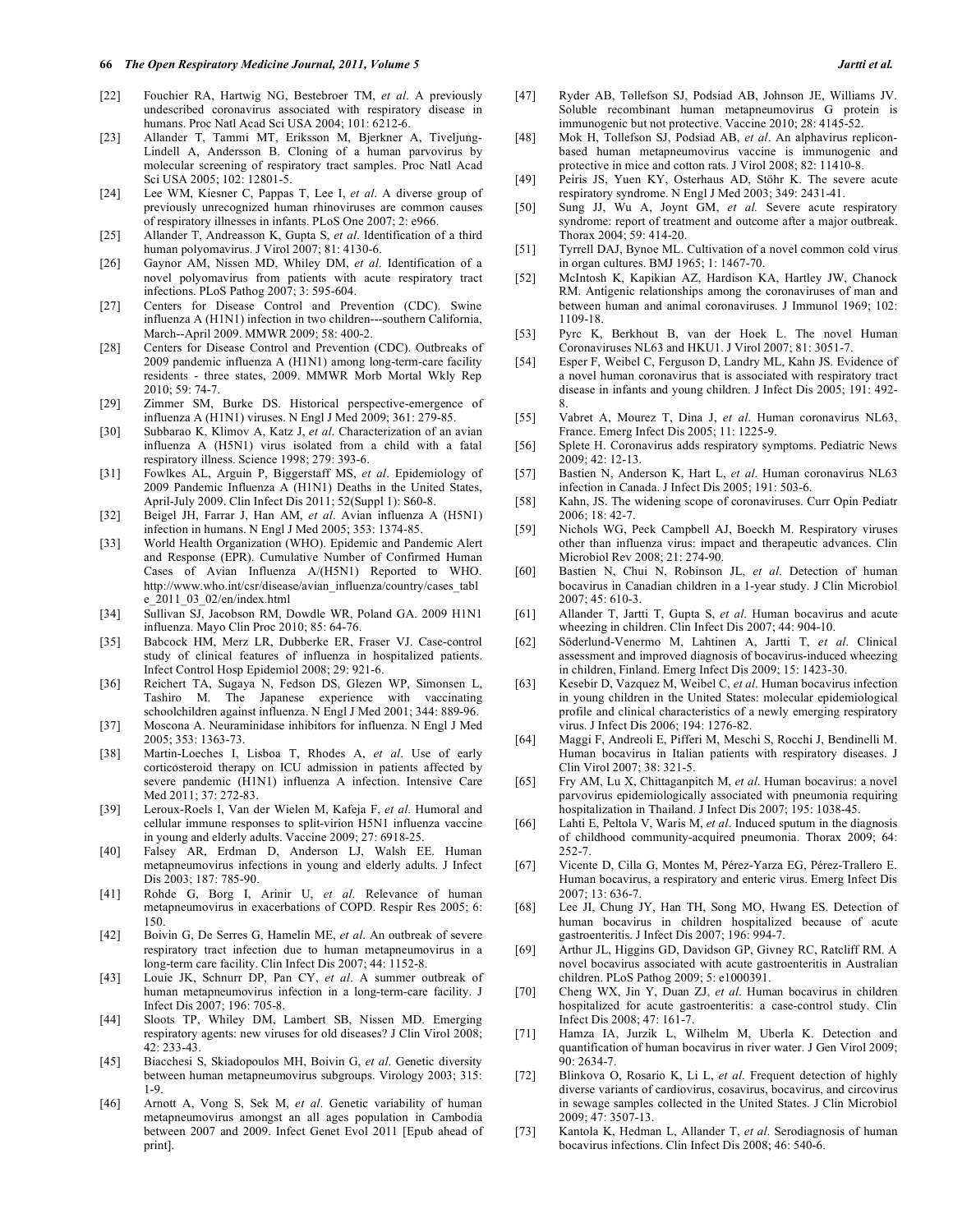- [74] Hedman L, Söderlund-Venermo M, Jartti T, Ruuskanen O, Hedman K. Dating of human bocavirus infection with proteindenaturing IgG-avidity assays-Secondary immune activations are ubiquitous in immunocompetent adults. J Clin Virol 2010; 48: 44- 8.
- [75] Don M, Söderlund-Venermo M, Valent F, *et al*. Serologically verified human bocavirus pneumonia in children. Pediatr Pulmonol 2010; 45: 120-6.
- [76] von Linstow ML, Høgh M, Høgh B, *et al*. Clinical and epidemiologic characteristics of human bocavirus in Danish infants: results from a prospective birth cohort study. Pediatr Infect Dis J 2008; 27: 897-902.
- [77] Blessing K, Neske F, Herre U, Kreth HW, Weissbrich B. Prolonged detection of human bocavirus DNA in nasopharyngeal aspirates of children with respiratory tract disease. Pediatr Infect Dis J 2009; 28: 1018-9.
- [78] Lindner J, Karalar L, Zehentmeier S, *et al.* Humoral immune response against human bocavirus VP2 virus-like particles. Viral Immunol 2008; 21: 443-9.
- [79] Kahn JS, Kesebir D, Cotmore SF, *et al*. Seroepidemiology of human bocavirus defined using recombinant virus-like particles. J Infect Dis 2008; 198: 41-50.
- [80] Longtin J, Bastien M, Gilca R, *et al*. Human bocavirus infections in hospitalized children and adults. Emerg Infect Dis 2008; 14: 217- 21.
- [81] Chow BD, Huang YT, Esper FP. Evidence of human bocavirus circulating in children and adults, Cleveland, Ohio. J Clin Virol 2008; 43: 302-6.
- [82] Ringshausen FC, Tan AY, Allander T, *et al.* Frequency and clinical relevance of human bocavirus infection in acute exacerbations of chronic obstructive pulmonary disease. Int J Chron Obstruct Pulmon Dis 2009; 4: 111-7.
- [83] Costa C, Bergallo M, Cavallo R. Detection of Human Bocavirus in bronchoalveolar lavage from Italian adult patients. J Clin Virol 2009; 45: 81-2.
- [84] Garbino J, Soccal PM, Aubert JD, *et al*. Respiratory viruses in bronchoalveolar lavage: a hospital-based cohort study in adults. Thorax 2009; 64: 399-404.
- [85] Bastien N, Brandt K, Dust K, Ward D, Li Y. Human Bocavirus infection, Canada. Emerg Infect Dis 2006; 12: 848-50.
- [86] Miyakis S, van Hal SJ, Barratt J, Stark D, Marriott D, Harkness J. Absence of human Bocavirus in bronchoalveolar lavage fluid of lung transplant patients. J Clin Virol 2009; 44: 179-80.
- [87] Kapoor A, Slikas E, Simmonds P, *et al*. A newly identified bocavirus species in human stool. J Infect Dis 2009; 199: 196-200.
- [88] Kapoor A, Simmonds P, Slikas E, *et al*. Human bocaviruses are highly diverse, dispersed, recombination prone, and prevalent in enteric infections. J Infect Dis 2010; 201: 1633-43.
- [89] Palmenberg AC, Spiro D, Kuzmickas R, *et al*. Sequencing and analyses of all known human rhinovirus genomes reveal structure and evolution. Science 2009; 324: 55-9.
- [90] Simmonds P, McIntyre C, Savolainen-Kopra C, Tapparel C, Mackay IM, Hovi T. Proposals for the classification of human rhinovirus species C into genotypically assigned types. J Gen Virol 2010; 91: 2409-19.
- [91] Mallia P, Johnston SL. How viral infections cause exacerbation of airway diseases? Chest 2006; 130: 1203-10.
- [92] Mallia P, Johnston SL. Influenza infection and COPD. Int J Chron Obstruct Pulmon Dis 2007; 2: 55-64.
- [93] Sethi S, Mallia P, Johnston SL. New paradigms in the pathogenesis of chronic obstructive pulmonary disease II. Proc Am Thorac Soc 2009; 6: 532-4.
- [94] Jartti T, Lehtinen P, Vuorinen T, *et al*. Respiratory picornaviruses and respiratory syncytial virus as causative agents of acute expiratory wheezing in children. Emerg Infect Dis 2004; 10: 1095- 101.
- [95] Camargo CA Jr, Ginde AA, Clark S, Cartwright CP, Falsey AR, Niewoehner DE. Viral pathogens in acute exacerbations of chronic obstructive pulmonary disease. Intern Emerg Med 2008; 3: 355-9.
- [96] Kaiser L, Aubert JD, Pache JC, *et al.* Chronic rhinoviral infection in lung transplant recipients. Am J Respir Crit Care Med 2006; 174: 1392-9.
- [97] Kainulainen L, Vuorinen T, Rantakokko-Jalava K, Osterback R, Ruuskanen O. Recurrent and persistent respiratory tract viral infections in patients with primary hypogammaglobulinemia. J Allergy Clin Immunol 2010; 126: 120-6.
- [98] Huang T, Wang W, Bessaud M, *et al*. Evidence of recombination and genetic diversity in human rhinoviruses in children with acute respiratory infection. PLoS One 2009; 4: e6355.
- [99] Piralla A, Rovida F, Campanini G, *et al*. Clinical severity and molecular typing of human rhinovirus C strains during a fall outbreak affecting hospitalized patients. J Clin Virol 2009; 45: 311- 7.
- [100] Miller EK, Edwards KM, Weinberg GA, *et al*. A novel group of rhinoviruses is associated with asthma hospitalizations. J Allergy Clin Immunol 2009; 123: 98-104.
- [101] Peltola V, Jartti T, Putto-Laurila A, *et al*. Rhinovirus infections in children: a retrospective and prospective hospital-based study. J Med Virol 2009; 81: 1831-8.
- [102] Feng H, Shuda M, Chang Y, Moore PS. Clonal integration of a polyomavirus in human Merkel cell carcinoma. Science 2008; 319: 1096-100.
- [103] van der Meijden E, Janssens RW, Lauber C, Bouwes Bavinck JN, Gorbalenya AE, Feltkamp MC. Discovery of a new human polyomavirus associated with trichodysplasia spinulosa in an immunocompromized patient. PLoS Pathog 2010; 6: e1001024.
- [104] Schowalter RM, Pastrana DV, Pumphrey KA, Moyer AL, Buck CB. Merkel cell polyomavirus and two previously unknown polyomaviruses are chronically shed from human skin. Cell Host Microb 2010; 7: 509-15.
- [105] Scuda N, Hofmann J, Calvignac-Spencer S, *et al*. A novel human polyomavirus closely related to the African green monkey-derived lymphotropic polyomavirus (LPV). J Virol 2011; 85: 4586-90.
- [106] Kantola K, Sadeghi M, Lahtinen A, *et al*. Merkel cell polyomavirus DNA in tumor-free tonsillar tissues and upper respiratory tract samples: implications for respiratory transmission and latency. J Clin Virol 2009; 45: 292-5.
- [107] Touzé A, Gaitan J, Arnold F, *et al*. Generation of Merkel cell polyomavirus (MCV)-like particles and their application to detection of MCV antibodies. J Clin Microbiol 2010; 48: 1767-70.
- [108] Kantola K, Sadeghi M, Ewald MJ, *et al*. Expression and serological characterization of polyomavirus WUPyV and KIPyV structural proteins. Viral Immunol 2010; 23: 385-93.
- [109] Neske F, Prifert C, Scheiner B, *et al*. High prevalence of antibodies against polyomavirus WU, polyomavirus KI, and human bocavirus in German blood donors. BMC Infect Dis 2010; 10: 215.
- [110] zur Hausen H. Novel human polyomaviruses--re-emergence of a well known virus family as possible human carcinogens. Int J Cancer 2008; 123: 247-50.
- [111] Sharp CP, Norja P, Anthony I, Bell JE, Simmonds P. Reactivation and mutation of newly discovered WU, KI, and Merkel cell carcinoma polyomaviruses in immunosuppressed individuals. J Infect Dis 2009; 199: 398-404.
- [112] Tyler KL. Emerging viral infections of the central nervous system: part 1. Arch Neurol 2009; 66: 939-48.
- [113] Maggi F, Pifferi M, Fornai C, *et al*. TT virus in the nasal secretions of children with acute respiratory diseases: relations to viremia and disease severity. J Virol 2003; 77: 2418-25.
- [114] Pifferi M, Maggi F, Andreoli E, *et al*. Associations between nasal torquetenovirus load and spirometric indices in children with asthma. J Infect Dis 2005; 192: 1141-8.
- [115] Pifferi M, Maggi F, Caramella D, *et al*. High torquetenovirus loads are correlated with bronchiectasis and peripheral airflow limitation in children. Pediatr Infect Dis J 2006; 25: 804-8.
- [116] Deng X, Terunuma H, Handema R, *et al*. Higher prevalence and viral load of TT virus in saliva than in the corresponding serum: another possible transmission route and replication site of TT virus. J Med Virol 2000; 62: 531-7.
- [117] Bando M, Ohno S, Oshikawa K, Takahashi M, Okamoto H, Sugiyama Y. Infection of TT virus in patients with idiopathic pulmonary fibrosis. Respir Med 2001; 95: 935-42.
- [118] Kakkola L, Hedman K, Qiu J, Pintel D, Söderlund-Venermo M. Replication of and protein synthesis by TT viruses. Curr Top Microbiol Immunol 2009; 331: 53-64.
- [119] Kakkola L, Hedman K, Vanrobaeys H, Hedman L, Söderlund-Venermo M. Cloning and sequencing of TT virus genotype 6 and expression of antigenic open reading frame 2 proteins. J Gen Virol 2002; 83: 979-90.
- [120] Bendinelli M, Pistello M, Maggi F, Fornai C, Freer G, Vatteroni ML. Molecular properties, biology, and clinical implications of TT virus, a recently identified widespread infectious agent of humans. Clin Microbiol Rev 2001; 14: 98-113.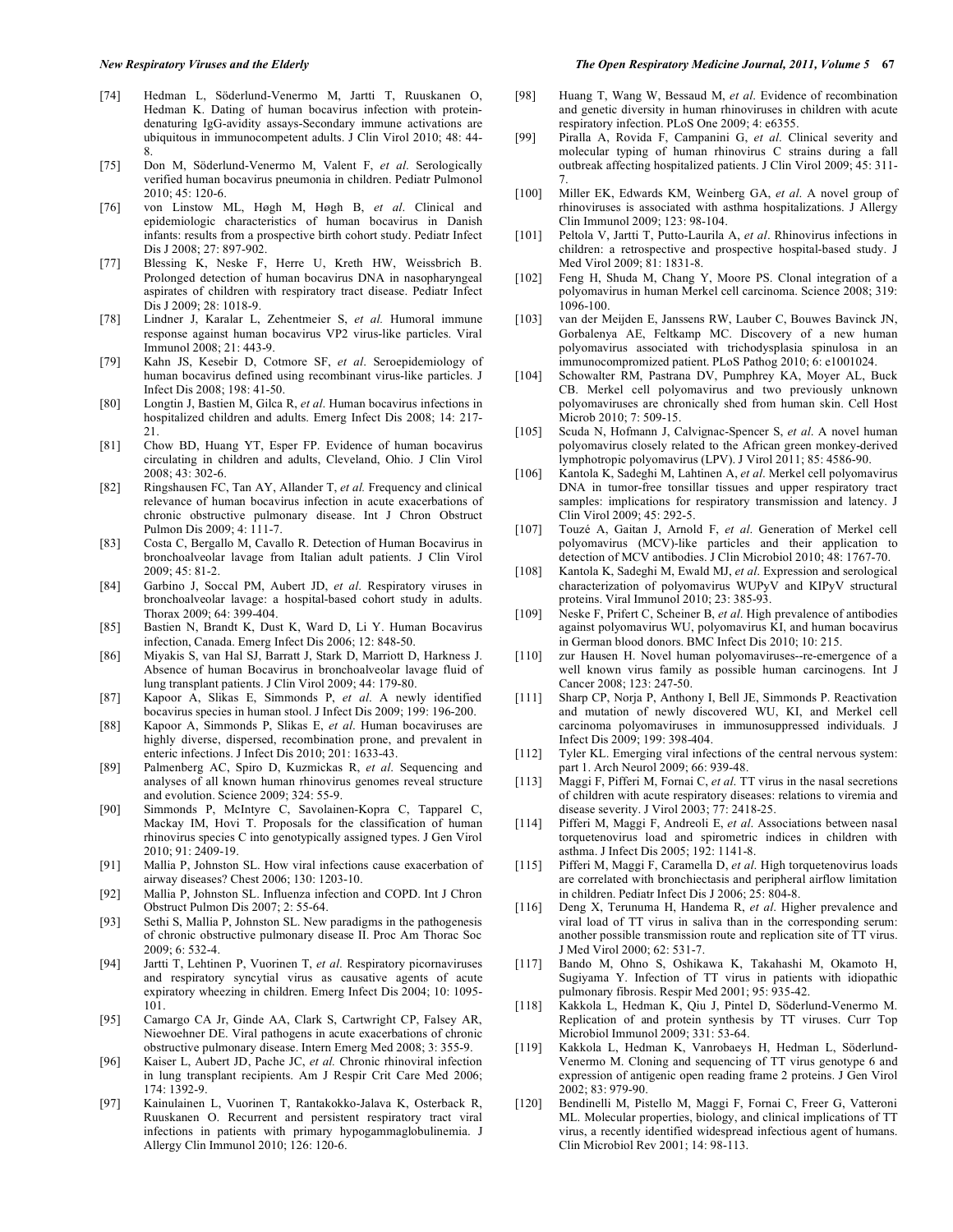- [121] Biagini P, de Micco P, de Lamballerie X. Identification of a third member of the Anellovirus genus ("small anellovirus") in French blood donors. Arch Virol 2006; 151: 405-8.
- [122] Ninomiya M, Takahashi M, Shimosegawa T, Okamoto H. Analysis of the entire genomes of fifteen torque teno midi virus variants classifiable into a third group of genus Anellovirus. Arch Virol 2007; 152: 1961-75.
- [123] Focosi D, Maggi F, Albani M, *et al*. Torquetenovirus viremia kinetics after autologous stem cell transplantation are predictable and may serve as a surrogate marker of functional immune reconstitution. J Clin Virol 2010; 47: 189-92.
- [124] Kakkola L, Bondén H, Hedman L, *et al*. Expression of all six human Torque teno virus (TTV) proteins in bacteria and in insect cells, and analysis of their IgG responses. Virology 2008; 382: 182- 9.
- [125] Govaert TM, Dinant GJ, Aretz K, Knottnerus JA. The predictive value of influenza symptomatology in elderly people. Fam Pract 1998; 15: 16-22.
- [126] Matsuno O, Kataoka H, Takenaka R, *et al*. Influence of age on symptoms and laboratory findings at presentation in patients with influenza-associated pneumonia. Arch Gerontol Geriatr 2009; 49: 322-5.
- [127] Neuzil KM, O'Connor TZ, Gorse GJ, Nichol KL. Recognizing influenza in older patients with chronic obstructive pulmonary disease who have received influenza vaccine. Clin Infect Dis 2003; 36: 169-74.
- [128] Talbot HK, Falsey AR. The diagnosis of viral respiratory disease in older adults. Clin Infect Dis 2010; 50: 747-51.
- [129] Heikkinen T, Salmi AA, Ruuskanen O. Comparative study of nasopharyngeal aspirate and nasal swab specimens for detection of influenza. Br Med J 2001; 322: 138.
- [130] Heikkinen T, Marttila J, Salmi AA, Ruuskanen O. Nasal swab versus nasopharyngeal aspirate for isolation of respiratory viruses. J Clin Microbiol 2002; 40: 4337-9.
- [131] Lieberman D, Shimoni A, Keren-Naus A, Steinberg R, Shemer-Avni Y. Identification of respiratory viruses in adults: nasopharyngeal versus oropharyngeal sampling. J Clin Microbiol 2009; 47: 3439-43.
- [132] Vinh DC, Newby D, Charest H, McDonald J. Evaluation of a commercial direct fluorescent-antibody assay for human metapneumovirus in respiratory specimens. J Clin Microbiol 2008; 46: 1840-1.
- [133] Rahman M, Kieke BA, Vandermause MF, Mitchell PD, Greenlee RT, Belongia EA. Performance of Directigen flu A+B enzyme immunoassay and direct fluorescent assay for detection of influenza infection during the 2004-2005 season. Diagn Microbiol Infect Dis 2007; 58: 413-8.
- [134] Monto AS, Rotthoff J, Teich E, *et al*. Detection and control of influenza outbreaks in well-vaccinated nursing home populations. Clin Infect Dis 2004; 39: 459-64.
- [135] Gooskens J, Swaan CM, Claas EC, Kroes AC. Rapid molecular detection of influenza outbreaks in nursing homes. J Clin Virol 2008; 41: 7-12.
- [136] Steininger C, Redlberger M, Graninger W, Kundi M, Popow-Kraupp T. Near-patient assays for diagnosis of influenza virus infection in adult patients. Clin Microbiol Infect 2009; 15: 267-73.
- [137] Walsh EE, Cox C, Falsey AR. Clinical features of influenza A virus infection in older hospitalized persons. J Am Geriatr Soc 2002; 50: 1498-503.
- [138] Johnston SL, Pattemore PK, Sanderson G, *et al*. Community study of role of viral infections in exacerbations of asthma in 9-11 year old children. Br Med J 1995; 310: 1225-9.
- [139] Rakes GP, Arruda E, Ingram JM, *et al*. Rhinovirus and respiratory syncytial virus in wheezing children requiring emergency care. IgE and eosinophil analyses. Am J Respir Crit Care Med 1999; 159: 785-90.
- [140] Heymann PW, Carper HT, Murphy DD, *et al*. Viral infections in relation to age, atopy, and season of admission among children hospitalized for wheezing. J Allergy Clin Immunol 2004; 114: 239- 47.
- [141] Garbino J, Gerbase MW, Wunderli W, *et al*. Lower respiratory viral illnesses: improved diagnosis by molecular methods and clinical impact. Am J Respir Crit Care Med 2004; 170: 1197-203.
- [142] Arnold JC, Singh KK, Spector SA, Sawyer MH. Undiagnosed respiratory viruses in children. Pediatrics 2008; 121: e631-7.
- [143] Casiano-Colón AE, Hulbert BB, Mayer TK, Walsh EE, Falsey AR. Lack of sensitivity of rapid antigen tests for the diagnosis of respiratory syncytial virus infection in adults. J Clin Virol 2003; 28: 169-74.
- [144] Falsey AR, Formica MA, Walsh EE. Diagnosis of respiratory syncytial virus infection: comparison of reverse transcription-PCR to viral culture and serology in adults with respiratory illness. J Clin Microbiol 2002; 40: 817-20.
- [145] Templeton KE, Scheltinga SA, van den Eeden WC, Graffelman AW, van den Broek PJ, Claas EC. Improved diagnosis of the etiology of community-acquired pneumonia with real-time polymerase chain reaction. Clin Infect Dis 2005; 41: 345-51.
- [146] Oosterheert JJ, van Loon AM, Schuurman R, *et al*. Impact of rapid detection of viral and atypical bacterial pathogens by real-time polymerase chain reaction for patients with lower respiratory tract infection. Clin Infect Dis 2005; 41: 1438-44.
- [147] Hui DS, Woo J, Hui E, *et al*. Influenza-like illness in residential care homes: a study of the incidence, aetiological agents, natural history and health resource utilisation. Thorax 2008; 63: 690-7.
- [148] Lieberman D, Lieberman D, Korsonsky I, *et al*. A comparative study of the etiology of adult upper and lower respiratory tract infections in the community. Diagn Microbiol Infect Dis 2002; 42: 21-8.
- [149] Hohenthal U, Vainionpää R, Nikoskelainen J, Kotilainen P. The role of rhinoviruses and enteroviruses in community acquired pneumonia in adults. Thorax 2008; 63: 658-9.
- [150] Rohde G, Wiethege A, Borg I, *et al*. Respiratory viruses in exacerbations of chronic obstructive pulmonary disease requiring hospitalisation: a case-control study. Thorax 2003; 58: 37-42.
- [151] Qiu Y, Zhu J, Bandi V, *et al*. Biopsy neutrophilia, neutrophil chemokine and receptor gene expression in severe exacerbations of chronic obstructive pulmonary disease. Am J Respir Crit Care Med 2003; 168: 968-75.
- [152] Tan WC, Xiang X, Qui D, Ng TP, Lam SF, Hegele RG. Epidemiology of respiratory viruses in patients hospitalized with near-fatal asthma, acute exacerbations of asthma, or chronic obstructive pulmonary disease. Am J Med 2003; 115: 272-7.
- [153] Gorse GJ, O'Connor TZ, Hall SL, Vitale JN, Nichol KL. Human coronavirus and acute respiratory illness in older adults with chronic obstructive pulmonary disease. J Infect Dis 2009; 199: 847- 57.
- [154] van Gageldonk-Lafeber AB, Heijnen ML, Bartelds AI, Peters MF, van der Plas SM, Wilbrink B. A case-control study of acute respiratory tract infection in general practice patients in The Netherlands. Clin Infect Dis 2005; 41: 490-7.
- [155] Malmström K, Pitkäranta A, Carpen O, *et al*. Human rhinovirus in bronchial epithelium of infants with recurrent respiratory symptoms. J Allergy Clin Immunol 2006; 118: 591-6.
- [156] Jartti T, Waris M, Niesters HG, Allander T, Ruuskanen O. Respiratory viruses and acute asthma in children. J Allergy Clin Immunol 2007; 120: 216.
- [157] Jartti T, Lee WM, Pappas T, Evans M, Lemanske RF Jr, Gern JE. Serial viral infections in infants with recurrent respiratory illnesses. Eur Respir J 2008; 32: 314-20.
- [158] Jartti T, Jartti L, Peltola V, Waris M, Ruuskanen O. Identification of respiratory viruses in asymptomatic subjects: asymptomatic respiratory viral infections. Pediatr Infect Dis J 2008; 27: 1103-7.
- [159] Kusel MM, de Klerk NH, Holt PG, Kebadze T, Johnston SL, Sly PD. Role of respiratory viruses in acute upper and lower respiratory tract illness in the first year of life: a birth cohort study. Pediatr Infect Dis J 2006; 25: 680-6.
- [160] Khetsuriani N, Kazerouni NN, Erdman DD, *et al.* Prevalence of viral respiratory tract infections in children with asthma. J Allergy Clin Immunol 2007; 119: 314-21.
- [161] Contoli M, Message SD, Laza-Stanca V, *et al*. Role of deficient type III interferon-lambda production in asthma exacerbations. Nat Med 2006; 12: 1023-6.
- [162] Jartti T, Paul-Anttila M, Lehtinen P, *et al.* Systemic T-helper and T-regulatory cell type cytokine responses in rhinovirus *vs* respiratory syncytial virus induced early wheezing: an observational study. Respir Res 2009; 10: 85.
- [163] Johnston SL. Innate immunity in the pathogenesis of virus-induced asthma exacerbations. Proc Am Thorac Soc 2007; 4: 267-70.
- [164] Simons E, Schroth MK, Gern JE. Analysis of tracheal secretions for rhinovirus during natural colds. Pediatr Allergy Immunol 2005; 16: 276-8.